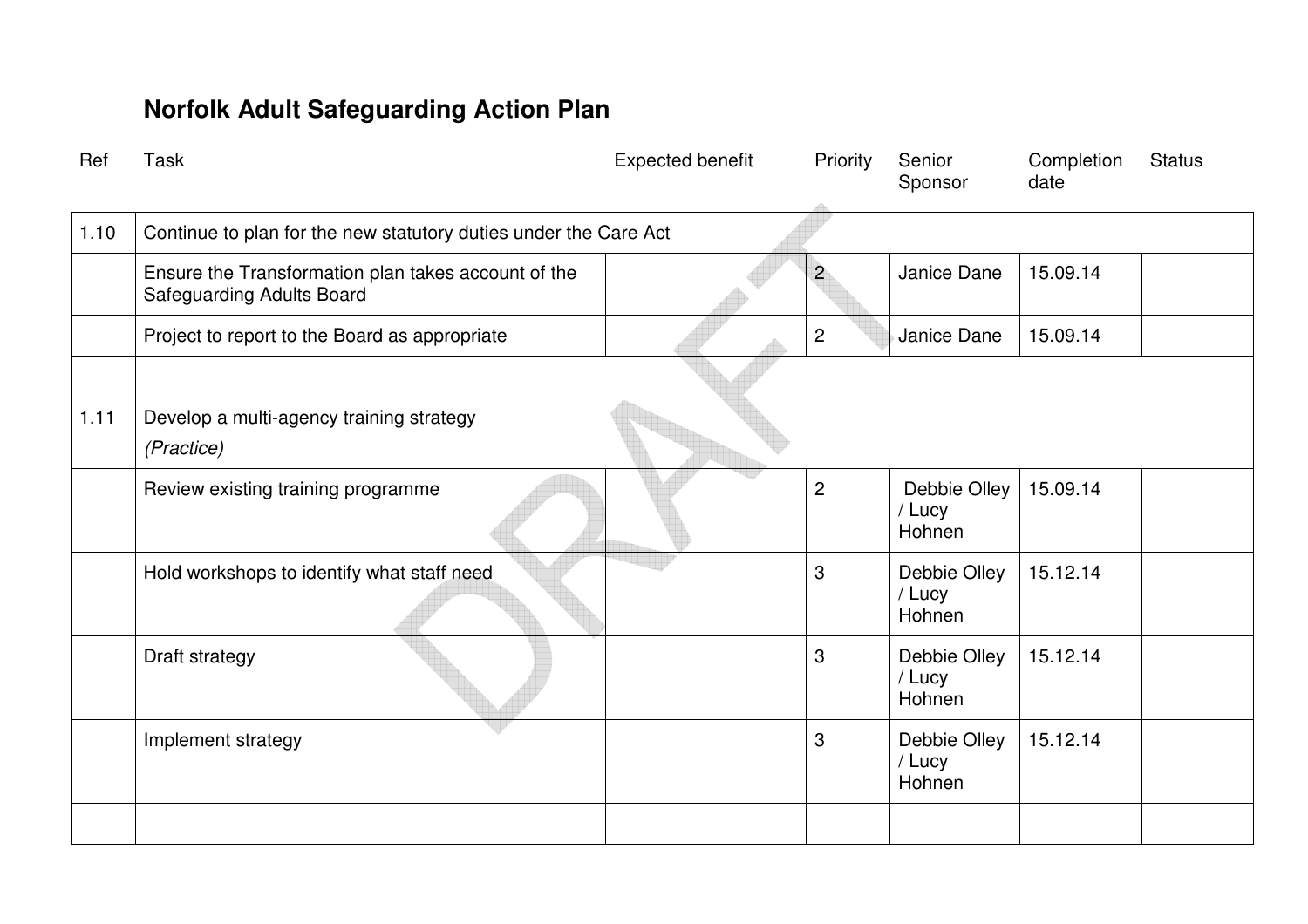| Ref  | <b>Task</b>                                                                             | <b>Expected benefit</b> | Priority       | Senior<br>Sponsor                | Completion<br>date | <b>Status</b> |  |  |
|------|-----------------------------------------------------------------------------------------|-------------------------|----------------|----------------------------------|--------------------|---------------|--|--|
| 1.10 | Continue to plan for the new statutory duties under the Care Act                        |                         |                |                                  |                    |               |  |  |
|      | Ensure the Transformation plan takes account of the<br><b>Safeguarding Adults Board</b> |                         | $\overline{c}$ | Janice Dane                      | 15.09.14           |               |  |  |
|      | Project to report to the Board as appropriate                                           |                         | $\overline{c}$ | Janice Dane                      | 15.09.14           |               |  |  |
|      |                                                                                         |                         |                |                                  |                    |               |  |  |
| 1.11 | Develop a multi-agency training strategy<br>(Practice)                                  |                         |                |                                  |                    |               |  |  |
|      | Review existing training programme                                                      |                         | $\overline{c}$ | Debbie Olley<br>/ Lucy<br>Hohnen | 15.09.14           |               |  |  |
|      | Hold workshops to identify what staff need                                              |                         | 3              | Debbie Olley<br>/ Lucy<br>Hohnen | 15.12.14           |               |  |  |
|      | Draft strategy                                                                          |                         | 3              | Debbie Olley<br>/ Lucy<br>Hohnen | 15.12.14           |               |  |  |
|      | Implement strategy                                                                      |                         | 3              | Debbie Olley<br>/ Lucy<br>Hohnen | 15.12.14           |               |  |  |
|      |                                                                                         |                         |                |                                  |                    |               |  |  |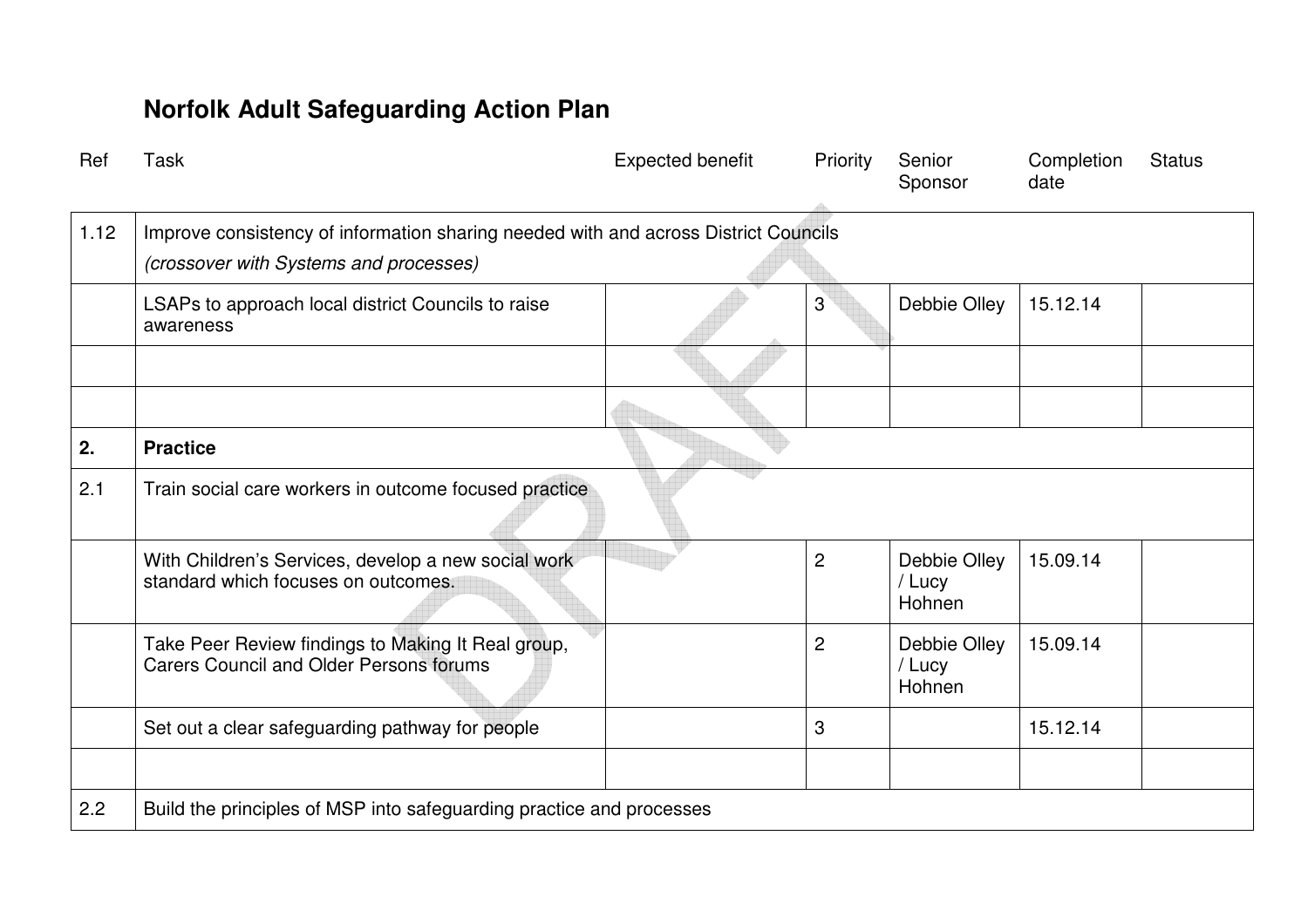| Ref  | <b>Task</b>                                                                                                                   | Expected benefit | Priority       | Senior<br>Sponsor                | Completion<br>date | <b>Status</b> |  |  |
|------|-------------------------------------------------------------------------------------------------------------------------------|------------------|----------------|----------------------------------|--------------------|---------------|--|--|
| 1.12 | Improve consistency of information sharing needed with and across District Councils<br>(crossover with Systems and processes) |                  |                |                                  |                    |               |  |  |
|      | LSAPs to approach local district Councils to raise<br>awareness                                                               |                  | $3^{\circ}$    | Debbie Olley                     | 15.12.14           |               |  |  |
|      |                                                                                                                               |                  |                |                                  |                    |               |  |  |
|      |                                                                                                                               |                  |                |                                  |                    |               |  |  |
| 2.   | <b>Practice</b>                                                                                                               |                  |                |                                  |                    |               |  |  |
| 2.1  | Train social care workers in outcome focused practice                                                                         |                  |                |                                  |                    |               |  |  |
|      | With Children's Services, develop a new social work<br>standard which focuses on outcomes.                                    |                  | $\overline{2}$ | Debbie Olley<br>/ Lucy<br>Hohnen | 15.09.14           |               |  |  |
|      | Take Peer Review findings to Making It Real group,<br><b>Carers Council and Older Persons forums</b>                          |                  | $\overline{2}$ | Debbie Olley<br>/ Lucy<br>Hohnen | 15.09.14           |               |  |  |
|      | Set out a clear safeguarding pathway for people                                                                               |                  | 3              |                                  | 15.12.14           |               |  |  |
|      |                                                                                                                               |                  |                |                                  |                    |               |  |  |
| 2.2  | Build the principles of MSP into safeguarding practice and processes                                                          |                  |                |                                  |                    |               |  |  |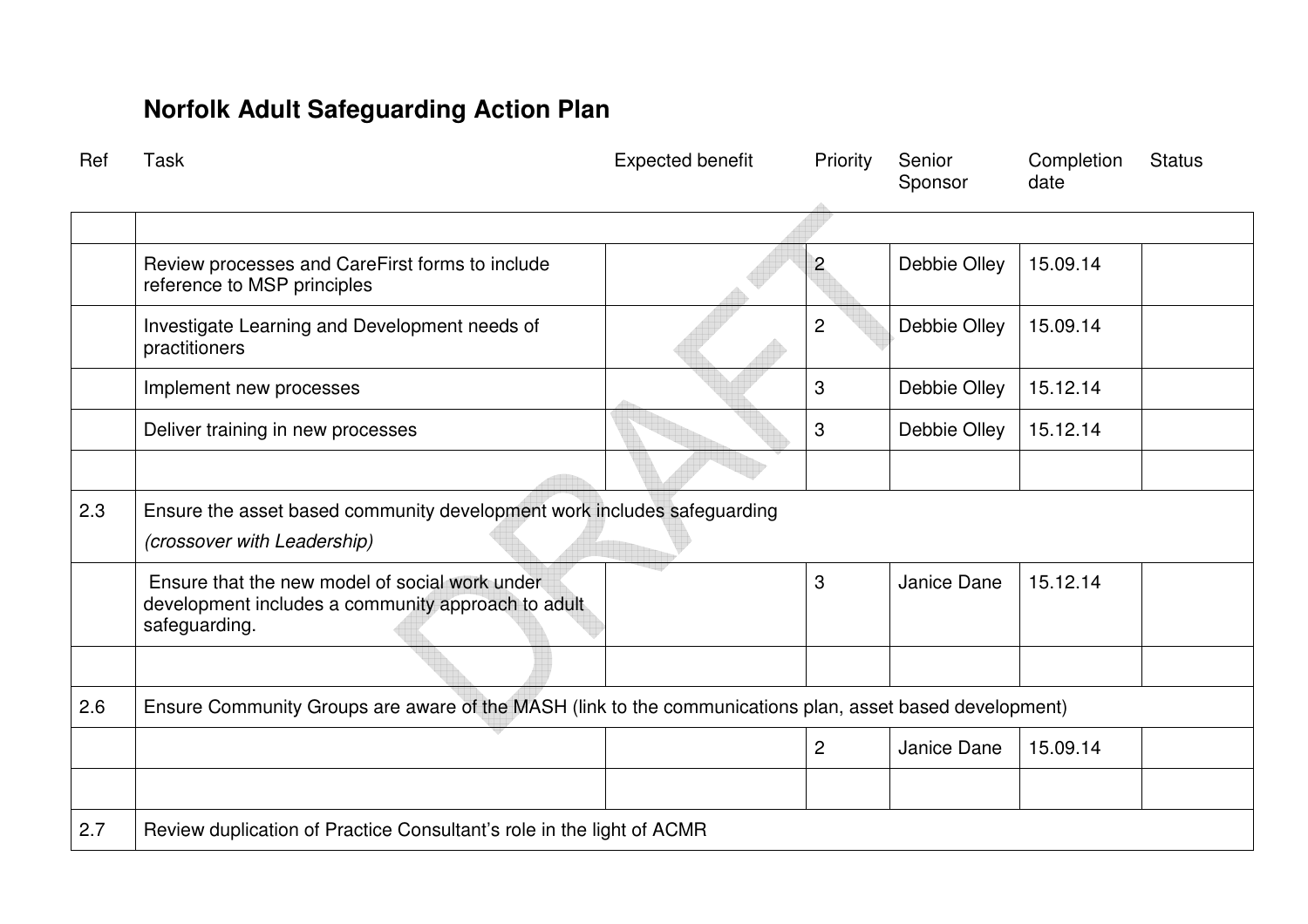| Ref | Task                                                                                                                  | <b>Expected benefit</b> | Priority       | Senior<br>Sponsor | Completion<br>date | <b>Status</b> |  |  |
|-----|-----------------------------------------------------------------------------------------------------------------------|-------------------------|----------------|-------------------|--------------------|---------------|--|--|
|     |                                                                                                                       |                         |                |                   |                    |               |  |  |
|     | Review processes and CareFirst forms to include<br>reference to MSP principles                                        |                         | $\overline{c}$ | Debbie Olley      | 15.09.14           |               |  |  |
|     | Investigate Learning and Development needs of<br>practitioners                                                        |                         | $\overline{2}$ | Debbie Olley      | 15.09.14           |               |  |  |
|     | Implement new processes                                                                                               |                         | 3              | Debbie Olley      | 15.12.14           |               |  |  |
|     | Deliver training in new processes                                                                                     |                         | 3              | Debbie Olley      | 15.12.14           |               |  |  |
|     |                                                                                                                       |                         |                |                   |                    |               |  |  |
| 2.3 | Ensure the asset based community development work includes safeguarding<br>(crossover with Leadership)                |                         |                |                   |                    |               |  |  |
|     | Ensure that the new model of social work under<br>development includes a community approach to adult<br>safeguarding. |                         | 3              | Janice Dane       | 15.12.14           |               |  |  |
|     |                                                                                                                       |                         |                |                   |                    |               |  |  |
| 2.6 | Ensure Community Groups are aware of the MASH (link to the communications plan, asset based development)              |                         |                |                   |                    |               |  |  |
|     |                                                                                                                       |                         | $\overline{2}$ | Janice Dane       | 15.09.14           |               |  |  |
|     |                                                                                                                       |                         |                |                   |                    |               |  |  |
| 2.7 | Review duplication of Practice Consultant's role in the light of ACMR                                                 |                         |                |                   |                    |               |  |  |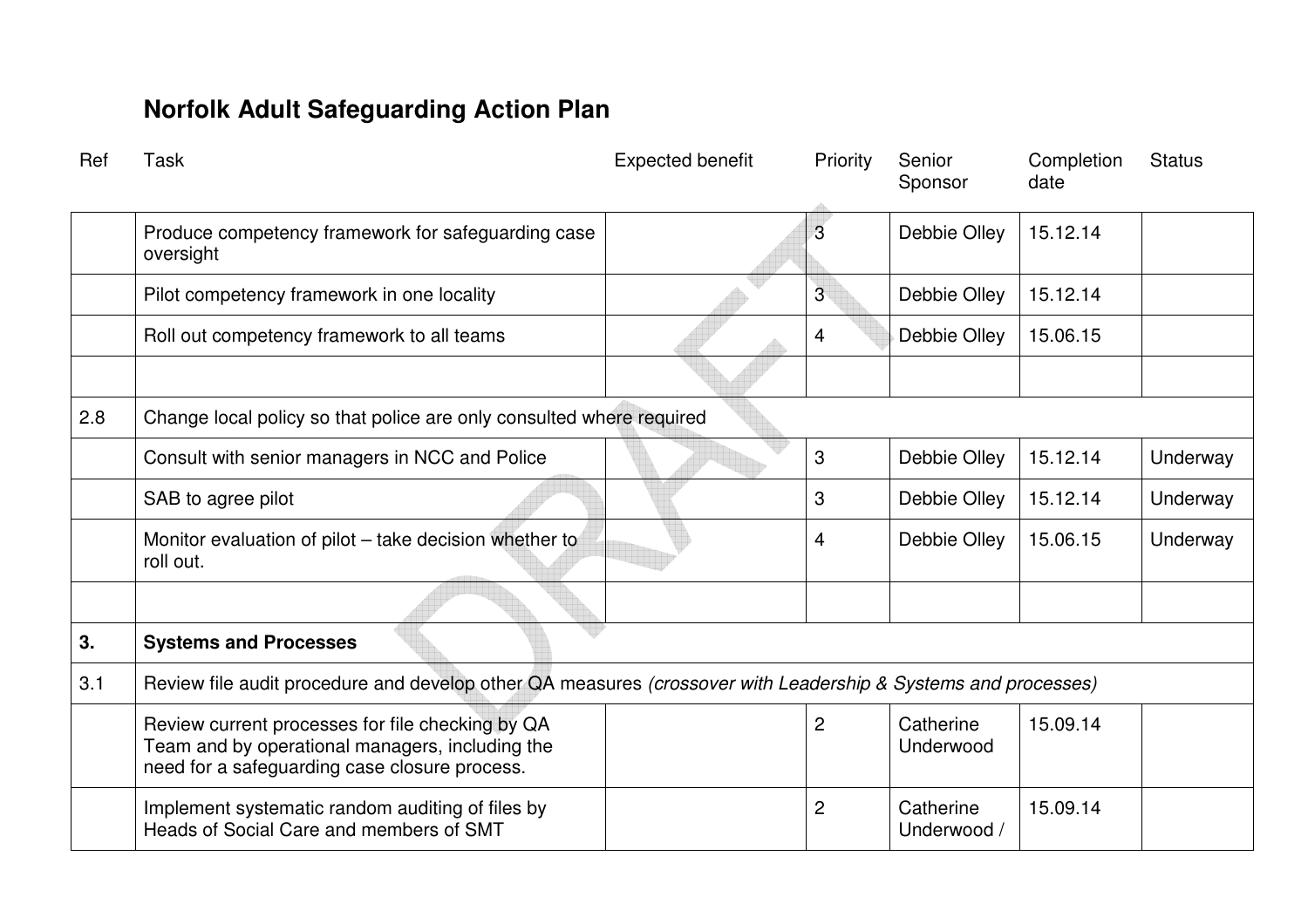| Ref | Task                                                                                                                                                 | <b>Expected benefit</b> | Priority       | Senior<br>Sponsor        | Completion<br>date | <b>Status</b> |
|-----|------------------------------------------------------------------------------------------------------------------------------------------------------|-------------------------|----------------|--------------------------|--------------------|---------------|
|     | Produce competency framework for safeguarding case<br>oversight                                                                                      |                         | 3              | Debbie Olley             | 15.12.14           |               |
|     | Pilot competency framework in one locality                                                                                                           |                         | 3              | Debbie Olley             | 15.12.14           |               |
|     | Roll out competency framework to all teams                                                                                                           |                         | 4              | Debbie Olley             | 15.06.15           |               |
|     |                                                                                                                                                      |                         |                |                          |                    |               |
| 2.8 | Change local policy so that police are only consulted where required                                                                                 |                         |                |                          |                    |               |
|     | Consult with senior managers in NCC and Police                                                                                                       |                         | 3              | Debbie Olley             | 15.12.14           | Underway      |
|     | SAB to agree pilot                                                                                                                                   |                         | 3              | Debbie Olley             | 15.12.14           | Underway      |
|     | Monitor evaluation of pilot - take decision whether to<br>roll out.                                                                                  |                         | 4              | Debbie Olley             | 15.06.15           | Underway      |
|     |                                                                                                                                                      |                         |                |                          |                    |               |
| 3.  | <b>Systems and Processes</b>                                                                                                                         |                         |                |                          |                    |               |
| 3.1 | Review file audit procedure and develop other QA measures (crossover with Leadership & Systems and processes)                                        |                         |                |                          |                    |               |
|     | Review current processes for file checking by QA<br>Team and by operational managers, including the<br>need for a safeguarding case closure process. |                         | $\overline{2}$ | Catherine<br>Underwood   | 15.09.14           |               |
|     | Implement systematic random auditing of files by<br>Heads of Social Care and members of SMT                                                          |                         | $\overline{2}$ | Catherine<br>Underwood / | 15.09.14           |               |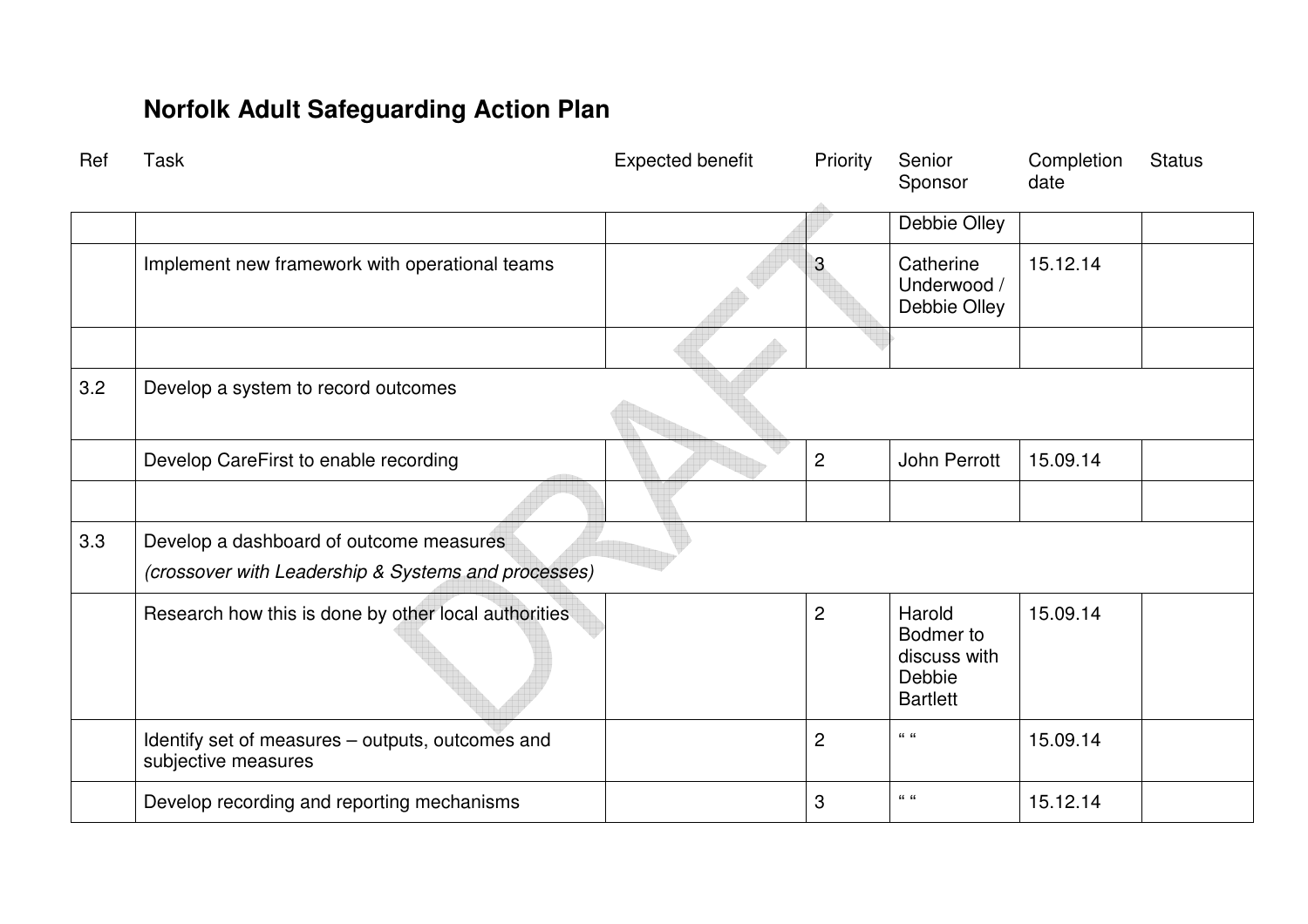| Ref | <b>Task</b>                                                                                    | Expected benefit | Priority       | Senior<br>Sponsor                                                | Completion<br>date | <b>Status</b> |
|-----|------------------------------------------------------------------------------------------------|------------------|----------------|------------------------------------------------------------------|--------------------|---------------|
|     |                                                                                                |                  |                | <b>Debbie Olley</b>                                              |                    |               |
|     | Implement new framework with operational teams                                                 |                  | 3              | Catherine<br>Underwood /<br>Debbie Olley                         | 15.12.14           |               |
|     |                                                                                                |                  |                |                                                                  |                    |               |
| 3.2 | Develop a system to record outcomes                                                            |                  |                |                                                                  |                    |               |
|     | Develop CareFirst to enable recording                                                          |                  | $\overline{2}$ | <b>John Perrott</b>                                              | 15.09.14           |               |
|     |                                                                                                |                  |                |                                                                  |                    |               |
| 3.3 | Develop a dashboard of outcome measures<br>(crossover with Leadership & Systems and processes) |                  |                |                                                                  |                    |               |
|     | Research how this is done by other local authorities                                           |                  | $\overline{2}$ | Harold<br>Bodmer to<br>discuss with<br>Debbie<br><b>Bartlett</b> | 15.09.14           |               |
|     | Identify set of measures - outputs, outcomes and<br>subjective measures                        |                  | $\overline{2}$ | $66-66$                                                          | 15.09.14           |               |
|     | Develop recording and reporting mechanisms                                                     |                  | 3              | $66-66$                                                          | 15.12.14           |               |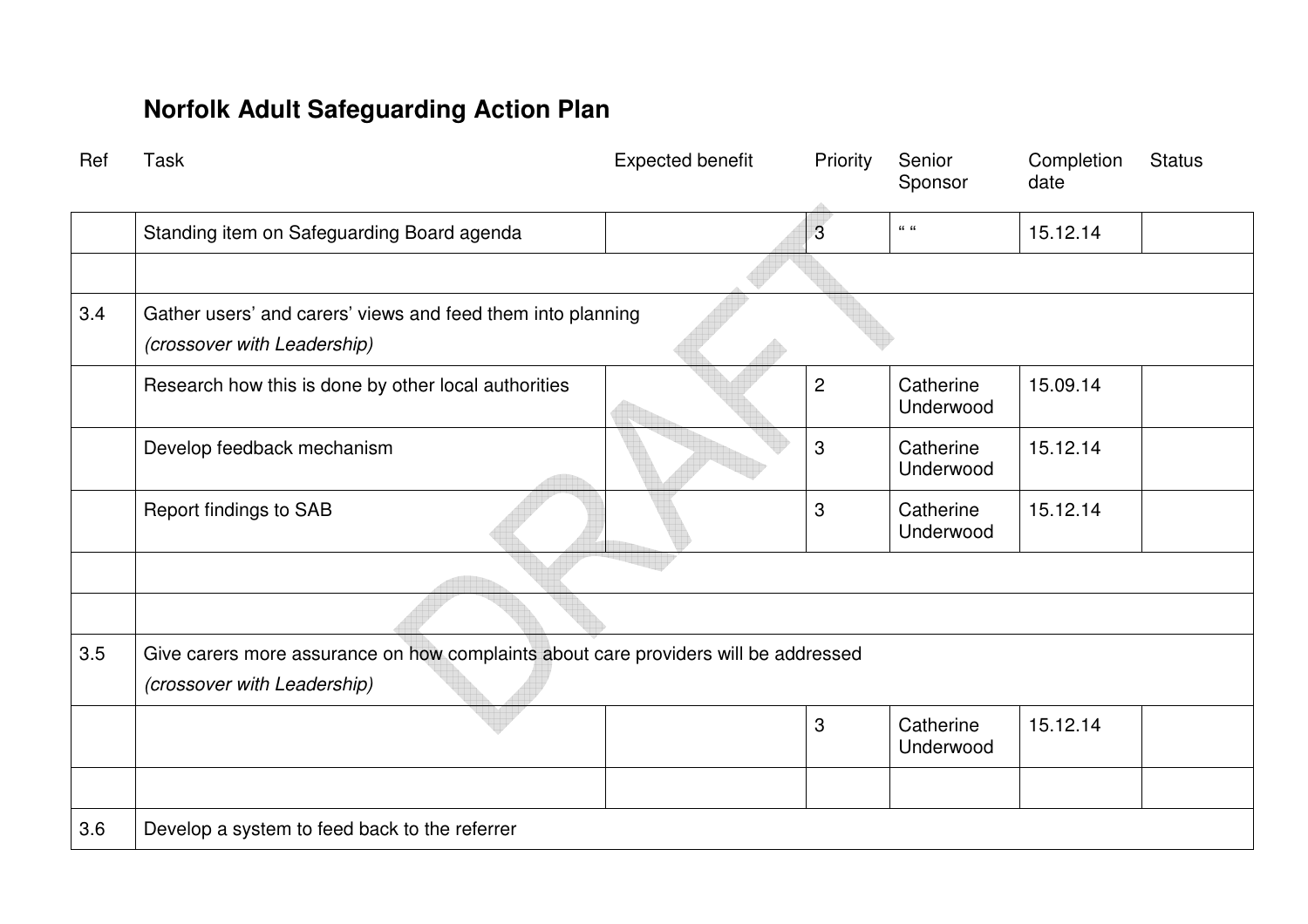| Ref | <b>Task</b>                                                                                | Expected benefit | Priority       | Senior<br>Sponsor      | Completion<br>date | <b>Status</b> |  |  |
|-----|--------------------------------------------------------------------------------------------|------------------|----------------|------------------------|--------------------|---------------|--|--|
|     | Standing item on Safeguarding Board agenda                                                 |                  | $\overline{3}$ | $\alpha$ $\alpha$      | 15.12.14           |               |  |  |
|     |                                                                                            |                  |                |                        |                    |               |  |  |
| 3.4 | Gather users' and carers' views and feed them into planning<br>(crossover with Leadership) |                  |                |                        |                    |               |  |  |
|     | Research how this is done by other local authorities                                       |                  | $\overline{2}$ | Catherine<br>Underwood | 15.09.14           |               |  |  |
|     | Develop feedback mechanism                                                                 |                  | 3              | Catherine<br>Underwood | 15.12.14           |               |  |  |
|     | <b>Report findings to SAB</b>                                                              |                  | 3              | Catherine<br>Underwood | 15.12.14           |               |  |  |
|     |                                                                                            |                  |                |                        |                    |               |  |  |
|     |                                                                                            |                  |                |                        |                    |               |  |  |
| 3.5 | Give carers more assurance on how complaints about care providers will be addressed        |                  |                |                        |                    |               |  |  |
|     | (crossover with Leadership)                                                                |                  |                |                        |                    |               |  |  |
|     |                                                                                            |                  | 3              | Catherine<br>Underwood | 15.12.14           |               |  |  |
|     |                                                                                            |                  |                |                        |                    |               |  |  |
| 3.6 | Develop a system to feed back to the referrer                                              |                  |                |                        |                    |               |  |  |